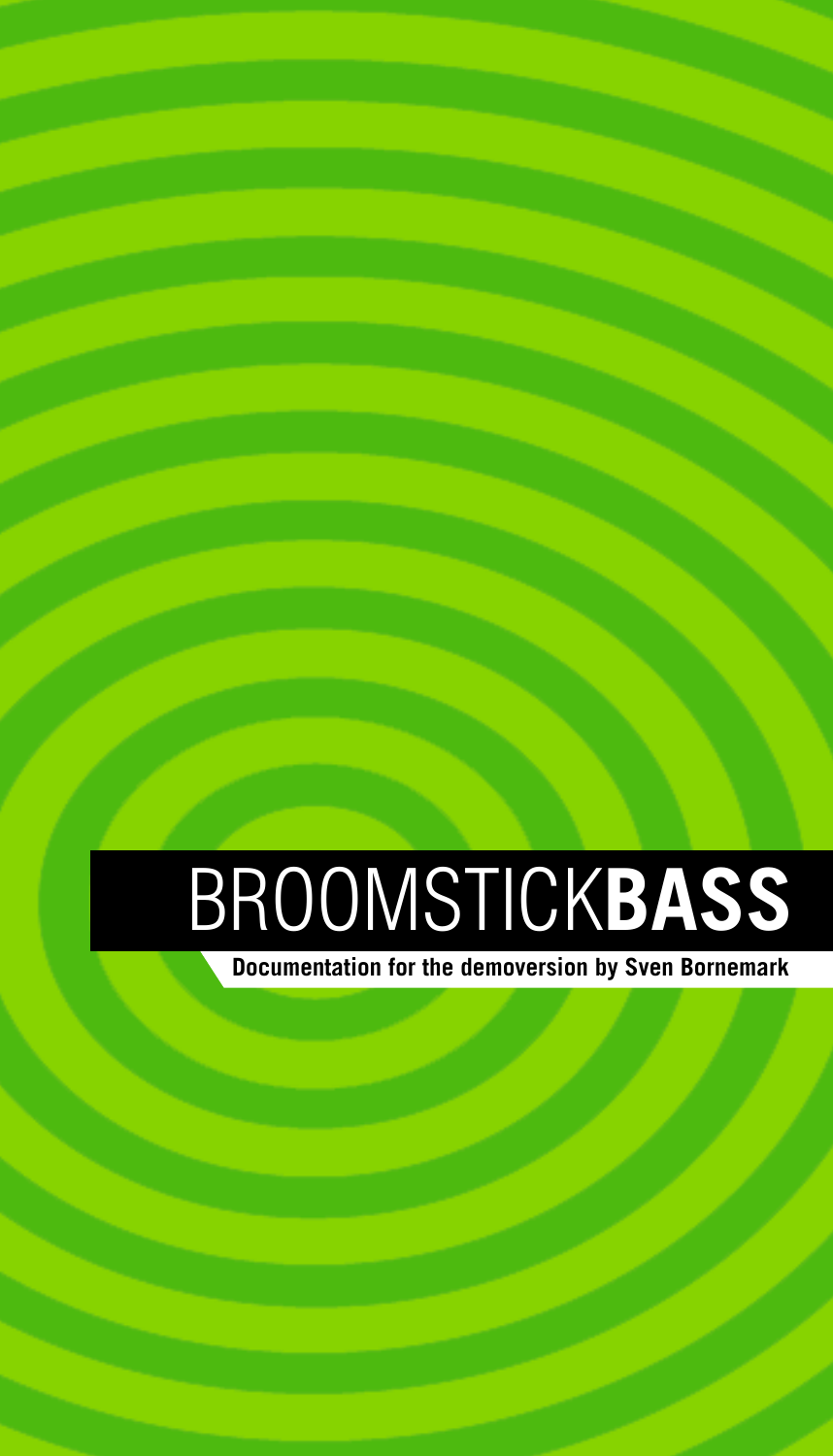The information in this document is subject to change without notice and does not represent a commitment on the part of Bornemark Music Software. The software described in this document is subject to a License Agreement and may not be copied to other media. No part of this publication may be copied, reproduced or otherwise transmitted or recorded, for any purpose, without prior written permission by Bornemark Music Software.

All product and company names are  $TM$  or  $\otimes$  trademarks of their respective owners. Windows 2000 and Windows XP are trademarks of Microsoft Corporation. Macintosh is a registered trademark. Mac OS X is a registered trademark. All pictures of original instruments associated with BROOMSTICKBASS are trademarks of their respective owners.

© Bornemark Music Software, 2004. All rights reserved.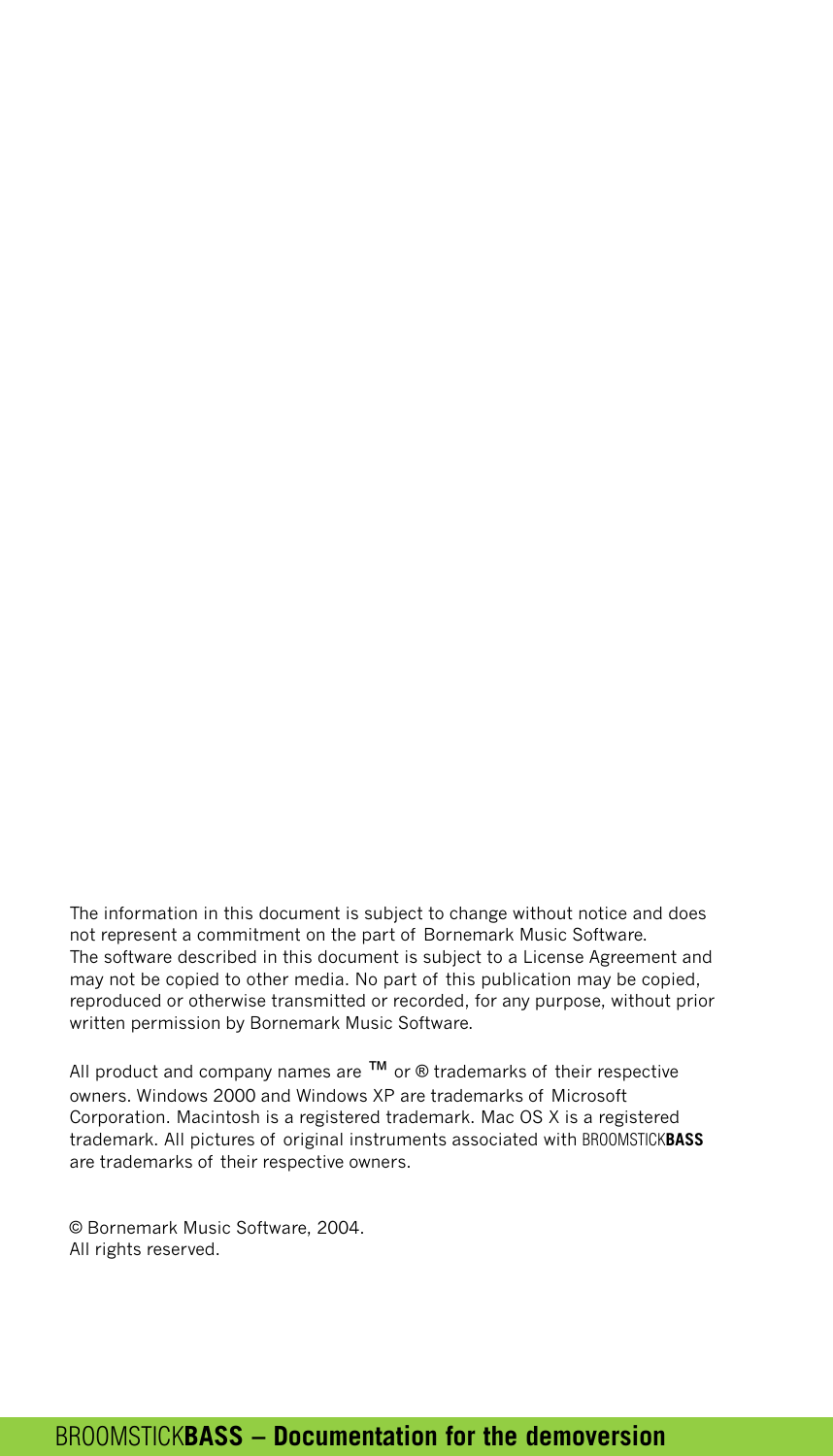I wish to thank you for your interest in this demoversion of our software. Iím Sven Bornemark, musician and creator of BROOMSTICKBASS. I dreamt up this virtual instrument and my gifted colleagues helped me realise it. We all hope you'll find it useful.

Please take your time and check out the possibilities. Don't expect to fully understand every aspect of our instrument after only two  $minutes - it$  may take three.

If you run into problems – either computer related or if you're having problems getting the most out of our product – don't hesitate to call for assistance at one of these two places:

[www.mi7.com](http://www.mi7.com/) [www.bornemark.se](http://www.bornemark.se/)

Welcome to my world of musical tools!

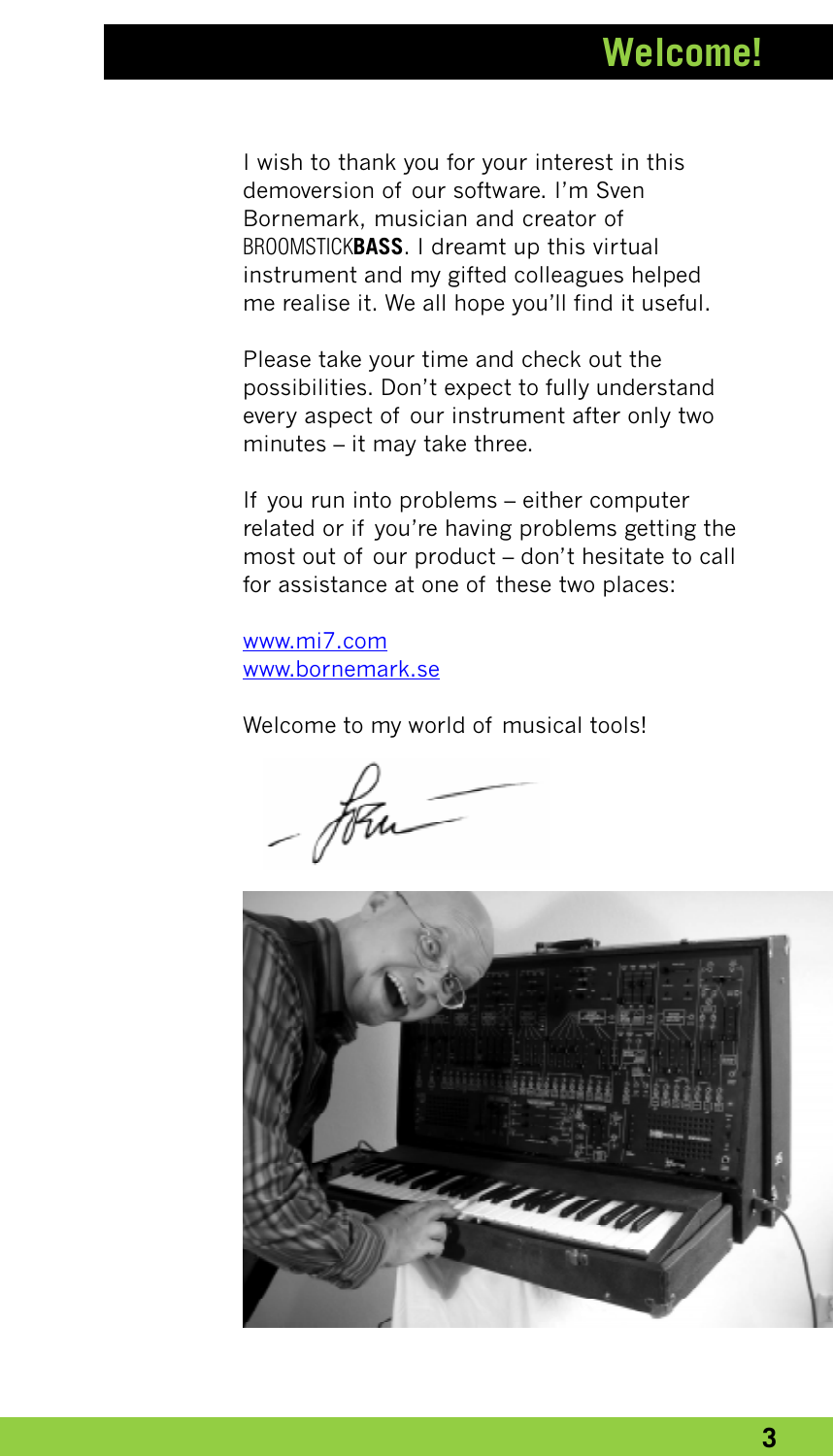# What is BROOMSTICKBASS?

BROOMSTICKBASS is a virtual instrument that's split into three sections:

• The Auto player, where you can use any of the over 100 musical styles included. Play chords that suit your song and BROOMSTICKBASS will deliver bass lines.

• The Instrument vault, where you can choose from a vast amount of sampled bass instruments in four categories: acoustic, electric, keyboard and pedal.

• The DSP section, with fine effects specially tuned for bass, that let you enhance your bass sounds and even go a bit over the top.



### BROOMSTICK**BASS - Documentation for the demoversion**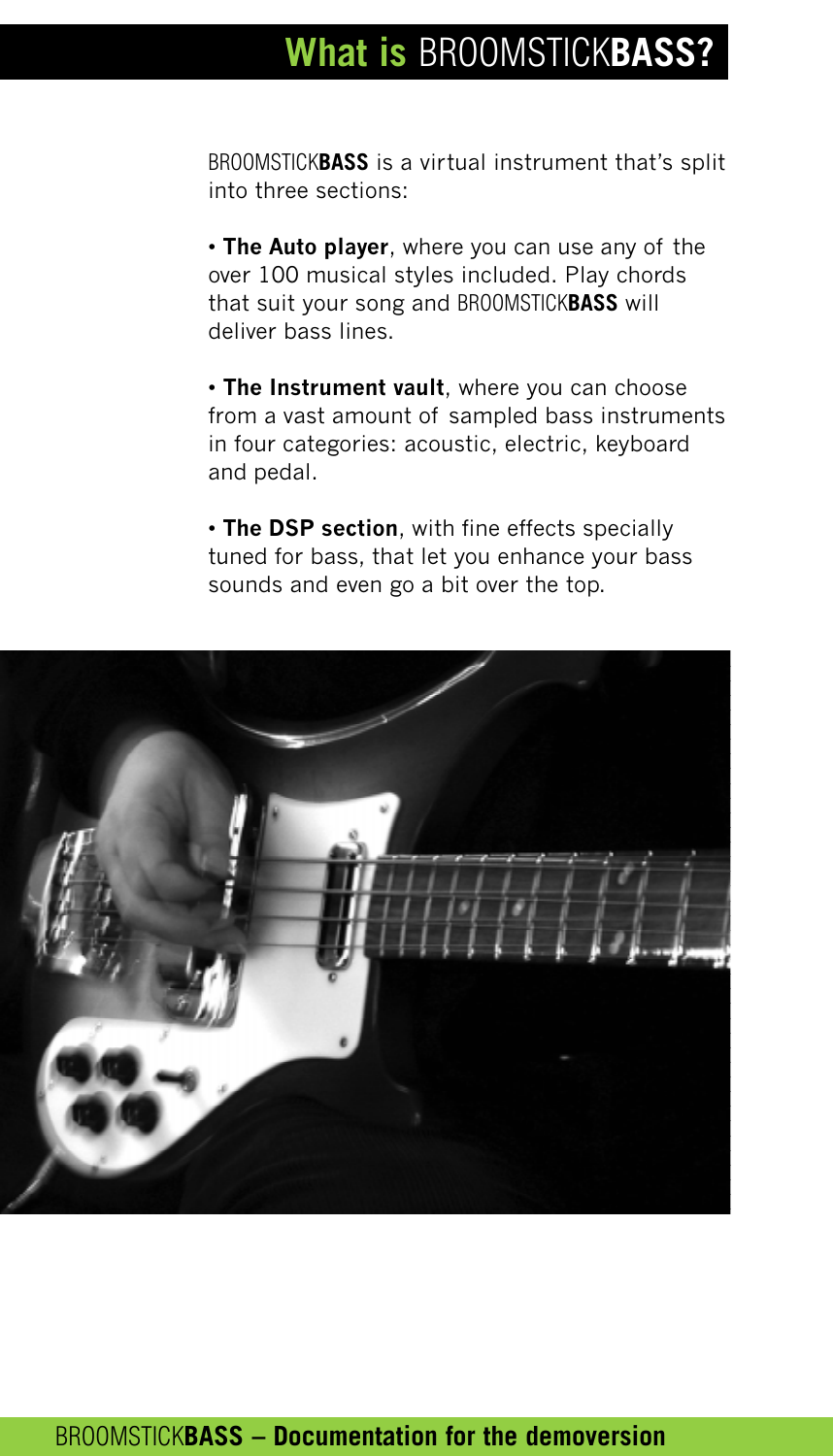Certain musicians, like a guitarist or a percussionist, play repeated phrases throughout a song. In many ways, bass playing is similar to that.

Repeating patterns  $-$  in this case bass lines  $$ lend themselves well to computerisation. Given enough variations and controllability, a piece of software like BROOMSTICKBASS can function like a live bassist. You'll have to learn how to steer this virtual instrument in the direction you want, and that isn't too complicated.

Don't expect BROOMSTICKBASS to compose your songs for you or even arrange them. It takes the skill and ingenuity of a live musician to do that. But if it's inspiration and functionality you're after, you've come to the right place.

This demoversion of BROOMSTICKBASS has only a handful of styles (the retail version has over one hundred of them) and two basses (the full version has over twenty with more available as free downloads in the future). You may start by looking in the styles list (with the link button lit) for a suitable pattern. By playing chords (even simple one-finger chords) you can lay down a bass track in minutes.

Once that's been done, you may want to tweak the sound or even change the instrument. Or dig deeper into the newly created MIDI part and edit certain notes. None of this is very difficult. We have tried to make the whole process as easy and intuitive as possible.

So – expect to be entertained and even a bit surprised. Expect a new way of laying down a cool bass line. Expect a short learning curve and an instrument to grow with, both in terms of musical understanding and expandability.

And expect a bit of fun!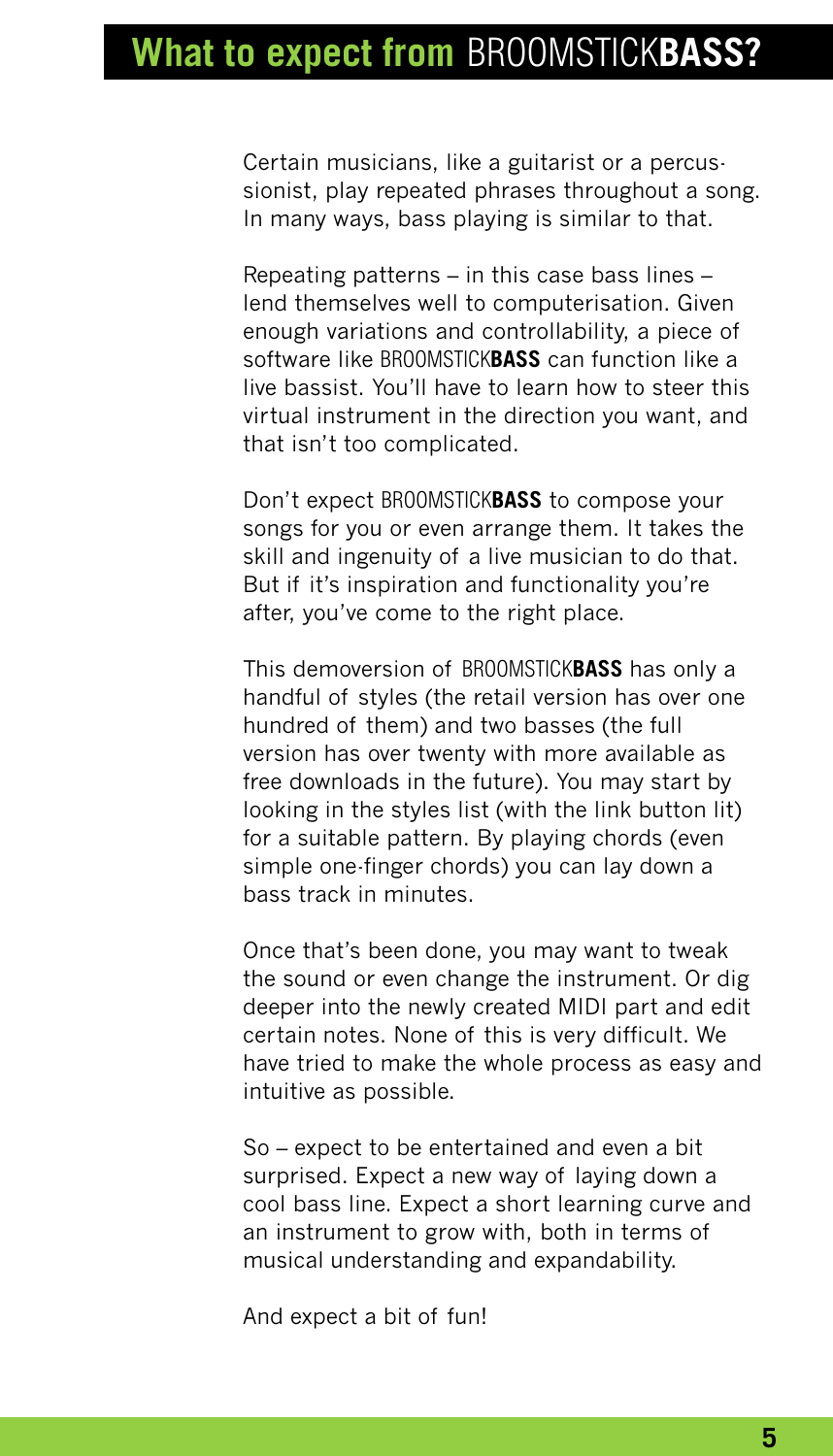After installation, it is a good idea to make sure that BROOMSTICKBASS is properly set up and ready to play:

1. Load BROOMSTICKBASS as a VST Instrument. Make sure BROOMSTICK**BASS** is chosen as an output from a MIDI track and that the MIDI channel is set to channel 1. If required, make sure your external MIDI keyboard is routed to this track.

2. Open the BROOMSTICKBASS window. Make sure the Auto button is pressed and that the Link button is active (the small, green triangular light should be on). Now, click in the Style window to load a Style.

3. Adjust the tempo of your sequencer so that it falls into the BPM range given in the Range window. (You don't have to do this, but it probably helps you appreciate the styles if you do).

4. Click on one of the lower keys (anywhere in the range  $C1-C3$ ) in the on-screen virtual keyboard. You should now hear a cool bass line pumping out of your speakers. Press the metronome button (the one with the drum kit) to hear this bass in a musical context.

5. Make sure your external MIDI keyboard is properly connected by playing a key. BROOMSTICKBASS should play the same way it did when you played it from the on-screen keyboard.

Now you are free to learn more about our virtual instrument by turning every knob and pushing every switch. Happy hunting!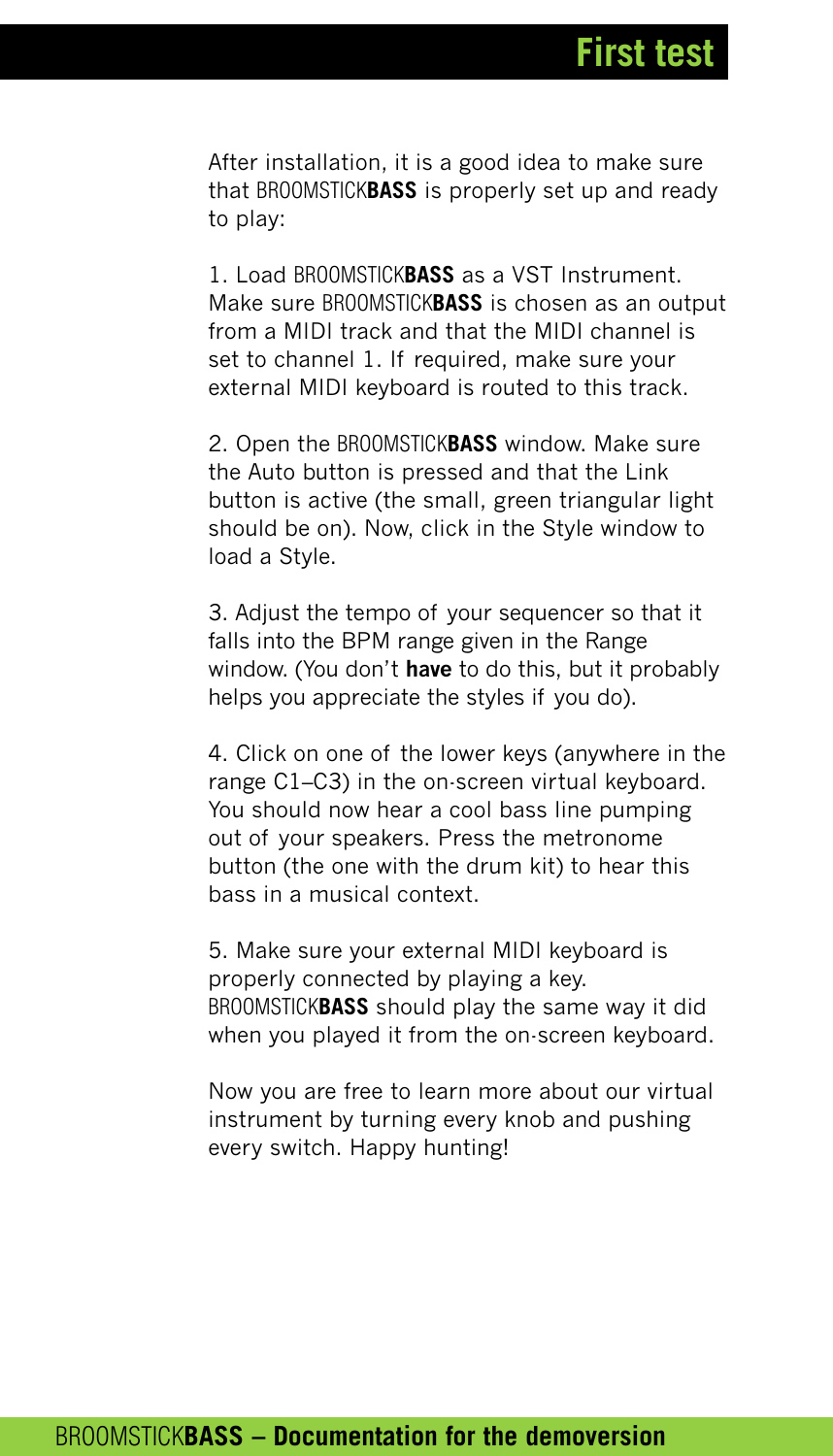### A few words about the main page

### Auto mode



#### Style selector and Link button

When in Auto mode, you may want to start by selecting a style. Clicking on a style name displays a pop-up list of genres, and each genre contains a number of individual styles.

Please note! There are over 100 styles in the full version!

With the Link button activated (indicated by the little triangular green light), BROOMSTICKBASS will load a bass instrument that suits the style. This is practical when browsing the archive for suitable bass lines and sounds. After loading a style with an instrument, you can load any other instrument (only two basses available in this demoversion) by clicking on the instrument selector. By turning the Link button off, loading new styles will leave the choice of instrument unchanged.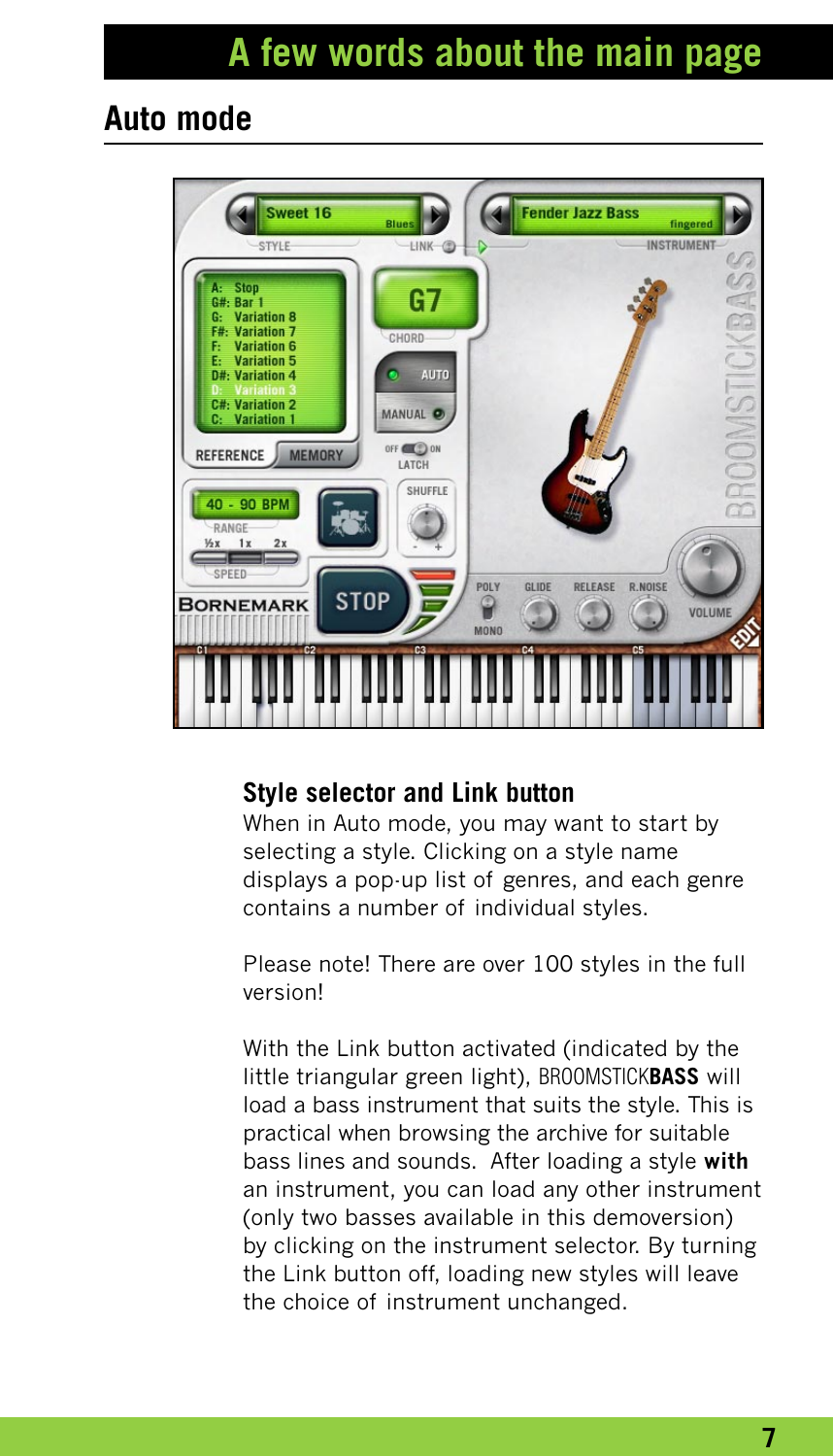#### The Reference chart in Auto mode

You can do several things with the control octave in Auto mode. Perhaps the most obvious task here is to choose variations with (control octave) keys  $C-G$ .  $G#$  restarts any 2 or 4 bar pattern from bar 1 and A stops BROOMSTICKBASS from playing.

Please also note, that you can move the control octave into other positions with the switches in the Settings section on the Edit page.

### Chord display

In Auto mode, you can enter chords for your song by playing either the on-screen keyboard or using an external MIDI keyboard. The keyboard layout for musical entry and control octave are always identical for the on-screen keyboard and your external keyboard.

You may enter "one-finger chords" or "fully fingered chords". Here's a quick guide. One finger chords (in the example key of C):

- $C$  key only = major chord
- C + any white key to the left =  $7<sup>th</sup>$  chord
- $C +$  any black key to the left = minor chord

This scheme is identical to that of many home keyboards.

#### The Metronome button

Adding a simple drum pattern to the Auto bass lines helps clarifying the musical usefulness of the styles and variations. Use the Metronome to get into the right mood while arranging and composing, but please use another drum module for the drum sounds of your song; the metronome drums are for rhythmical guidance only.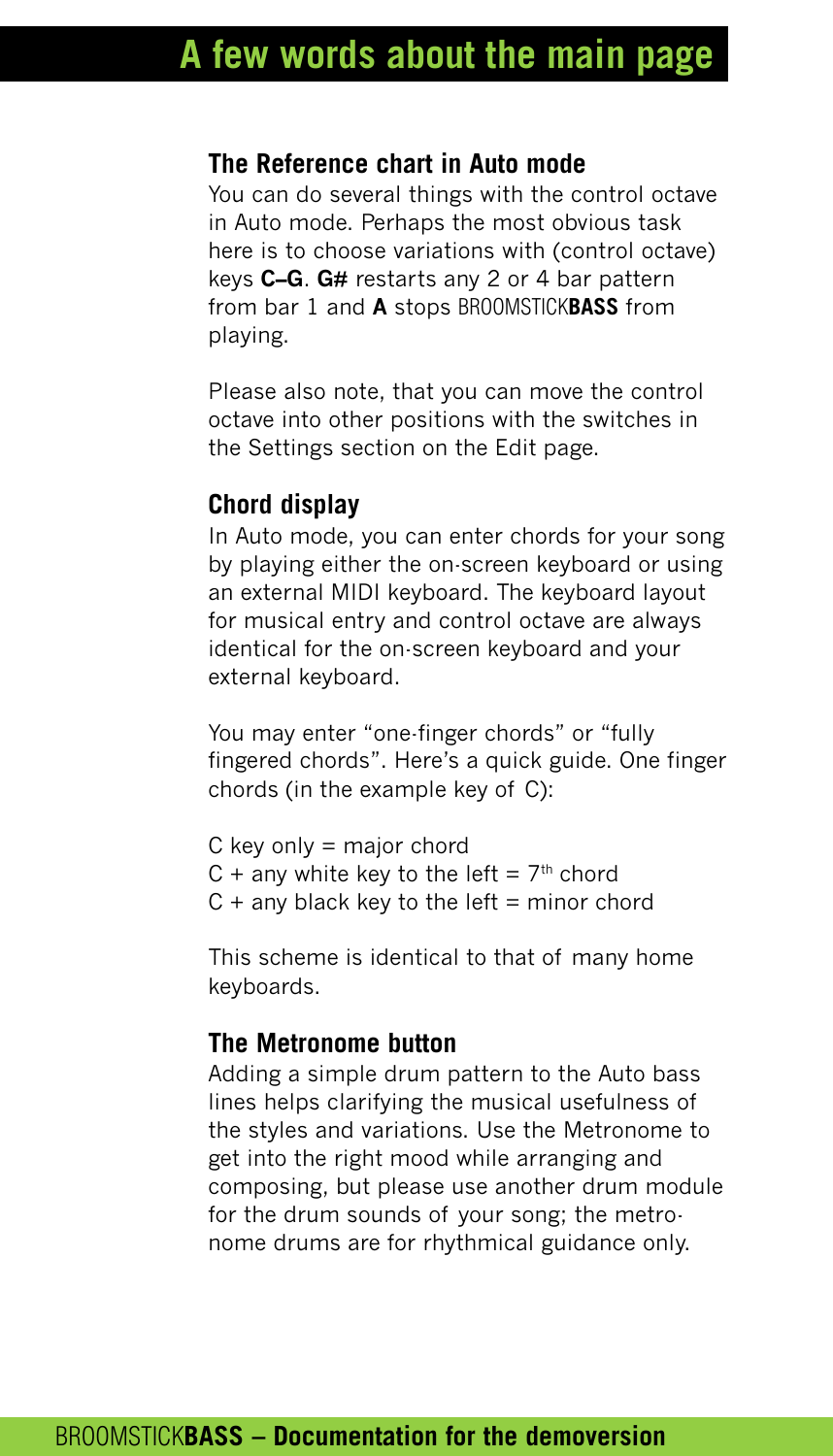### A few words about the main page

#### The Modulation Wheel modes

There are two really cool functions in Auto mode, both of which are related to the modulation wheel. The first is a "connecting" mode, accessed by pushing the modulation wheel up to the position between 10 and 90% of full travel. This plays a special variation, suitable for moving between chords.

Example: You may want to go from C to F in a song. On many occasions, a live bass player would play a small connecting passage like C-D- $D#E-F$  (or similar) instead of just "jumping" abruptly from C to F. In Connecting mode the bass still pumps out its rhythm but (usually) only the root note, so you are supposed to play the actual passage. You return to normal Auto mode by moving the mod wheel back again.

The second function is accessed by pushing the modulation wheel up all the way. This invokes "temporary manual mode", where you take over the playing. To return to "normal" Auto mode from either of these special modes, simply return the modulation wheel to its initial position.

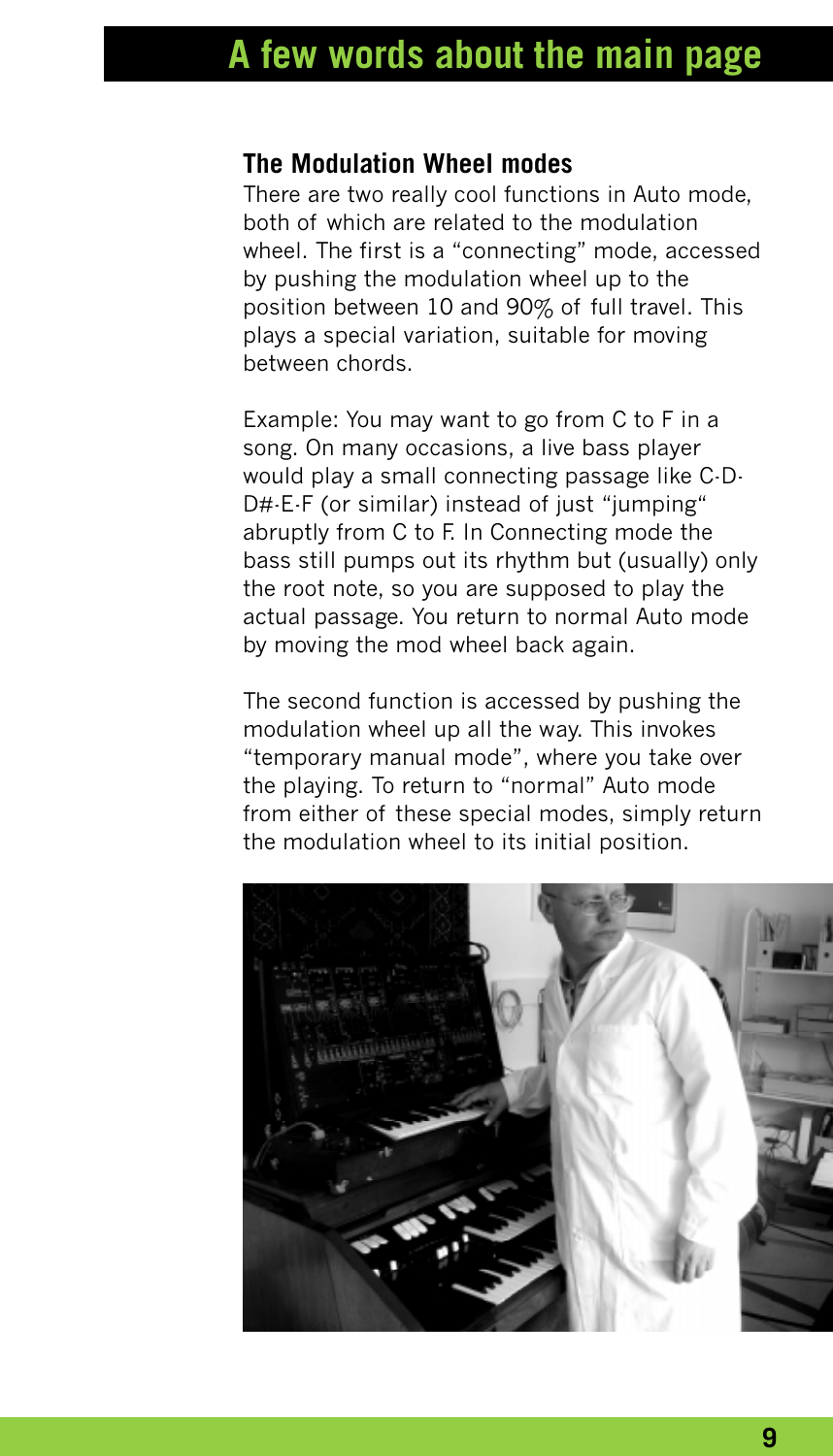### Manual mode



#### The Reference chart in Manual mode

You select Manual mode by pressing the Manual button in the middle of the screen. From now on, the keyboard is yours!

Use the Instrument selector in the top right corner to choose your bass. This demoversion only contains two instruments while the retail version of BROOMSTICKBASS offers a selection of over twenty basses.

You can access the various articulations via keys C to G in the control octave. With no control key pressed, you play the "normal" notes, meaning the two or three layers of velocity for each instrument. Holding down (control octave) C produces Staccato mode, where four discrete short notes are played randomly - perfect for those rock style "pumping eights" style passages.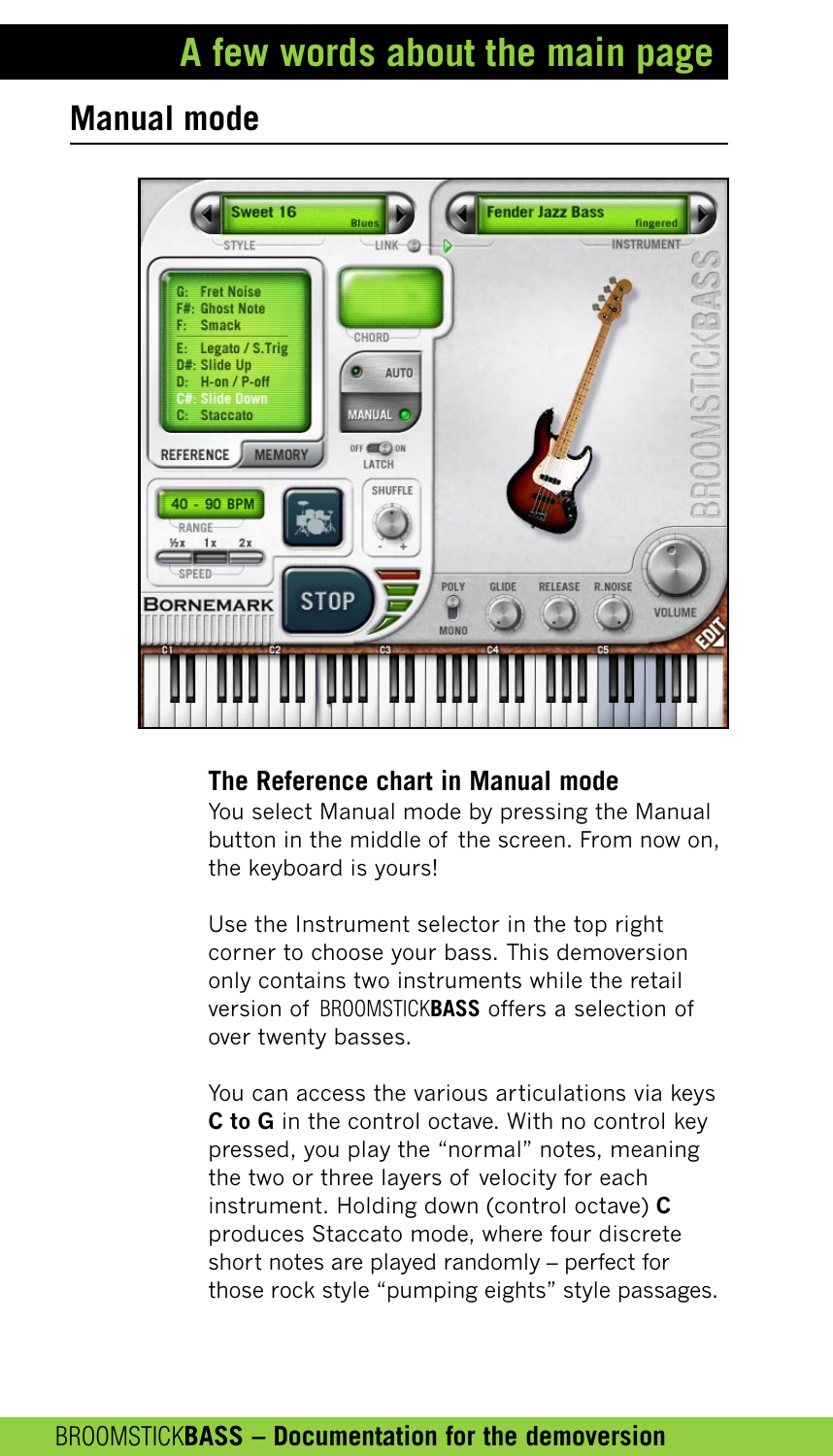### A few words about the main page

For the acoustic and electric basses, control keys C# and D# produce slide down and up. D creates realistic Hammer-ons and Pull-offs (you need to play overlapping notes to hear this effect) and **E** activates Legato mode (again, you need to play overlapping notes to hear this effect) or Single Trigger mode for the synthesisers.

The last three keys produce bass-specific noises. "Smack" is the sound made when quickly placing the picking hand across the strings. "Ghost note" is a note that is so damped it's lost its tonal content (jazz and blues bass players use ghost notes a lot!). "Fret noise"? Yes, that's right! It's the noise a bass player's hand makes as it travels across the frets of the neck of the instrument.

Of all the articulations mentioned above, only Staccato and Legato apply for the synthesiser and pedal basses.

#### Poly/Mono

Many of the **original** instruments included in BROOMSTICKBASS can be played polyphonically, i.e. they can be made to play several notes simultaneously. It's not totally uncommon for acoustic and electric bass players to play octaves or ten note intervals, at least occasionally. Just listen to Lou Reed's 'Walk on the Wild Side' and youíll know what I mean. Herbie Flowers sure made one mean performance on that one!

However, in the seventies most synthesisers were monophonic. Emulating them in an instrument like BROOMSTICKBASS usually works better when this switch is set to Mono mode. That way you never run the risk of revealing the fact that you're using a measly computer instrument in your song!

The "single trigger" effect works in both mono and poly modes  $-$  although for a realistic simu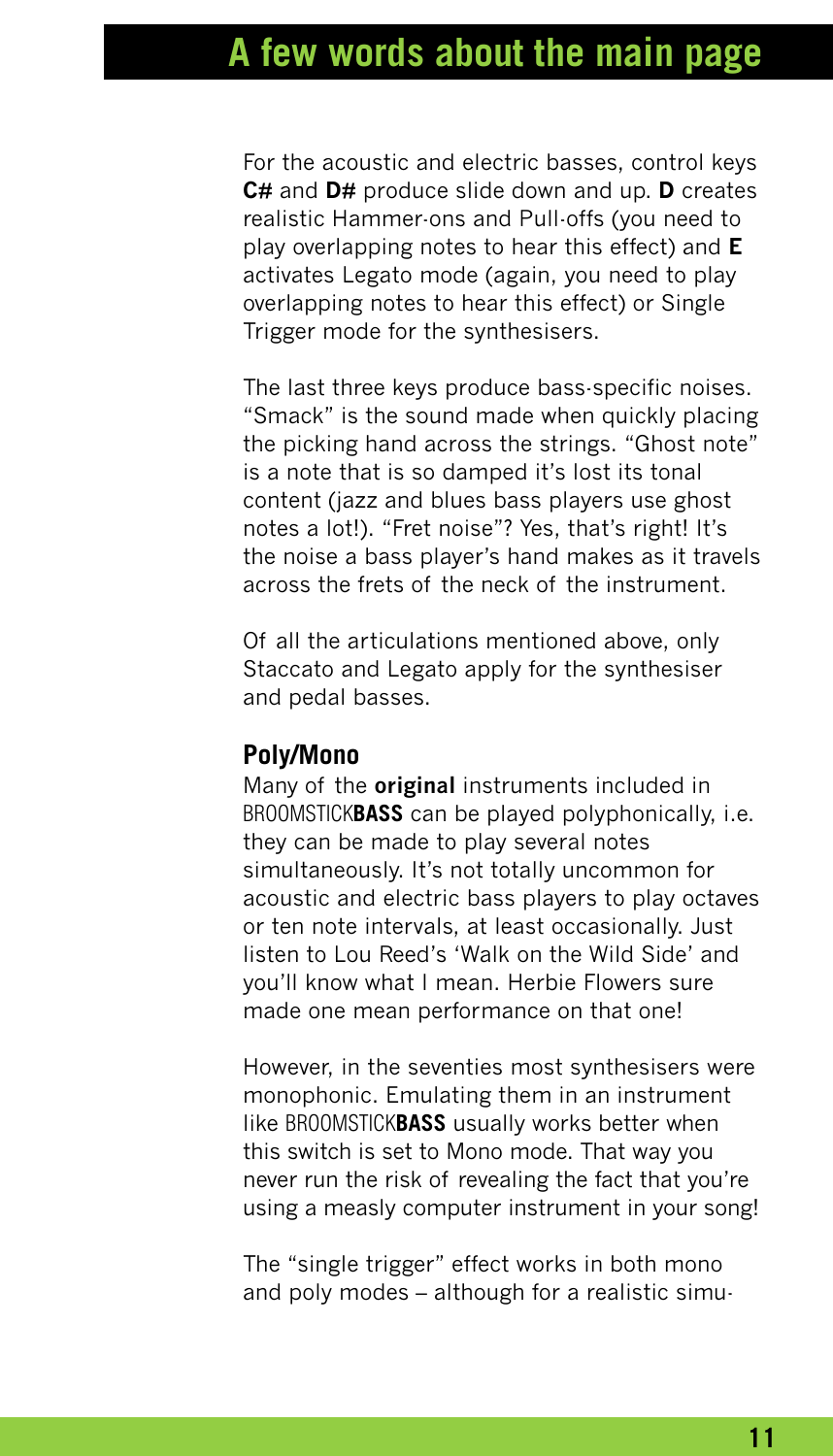lation of a monophonic 70's synthesiser, mono mode is better.

#### Release

The release time is set to a sensible default value for all instruments, e.g. the double bass and the church organ pedals have a slower release than the snappy synthesisers.

However, you may want to change this value, especially for the synthesiser basses. You'll notice how their tonal character changes with increased release time. Feel free to experiment, but try to avoid overly long values – they'll only make your bass lines sound muddy.

### Release Noise

For good realism, we've implemented release noises in the electric and acoustic bass instruments. A good bass player can manage to keep those noises to a minimum, but release noises really are part of any stringed bass sound.

So, if you've had it with realism, simply turn this knob counter-clockwise to reduce or remove the effect.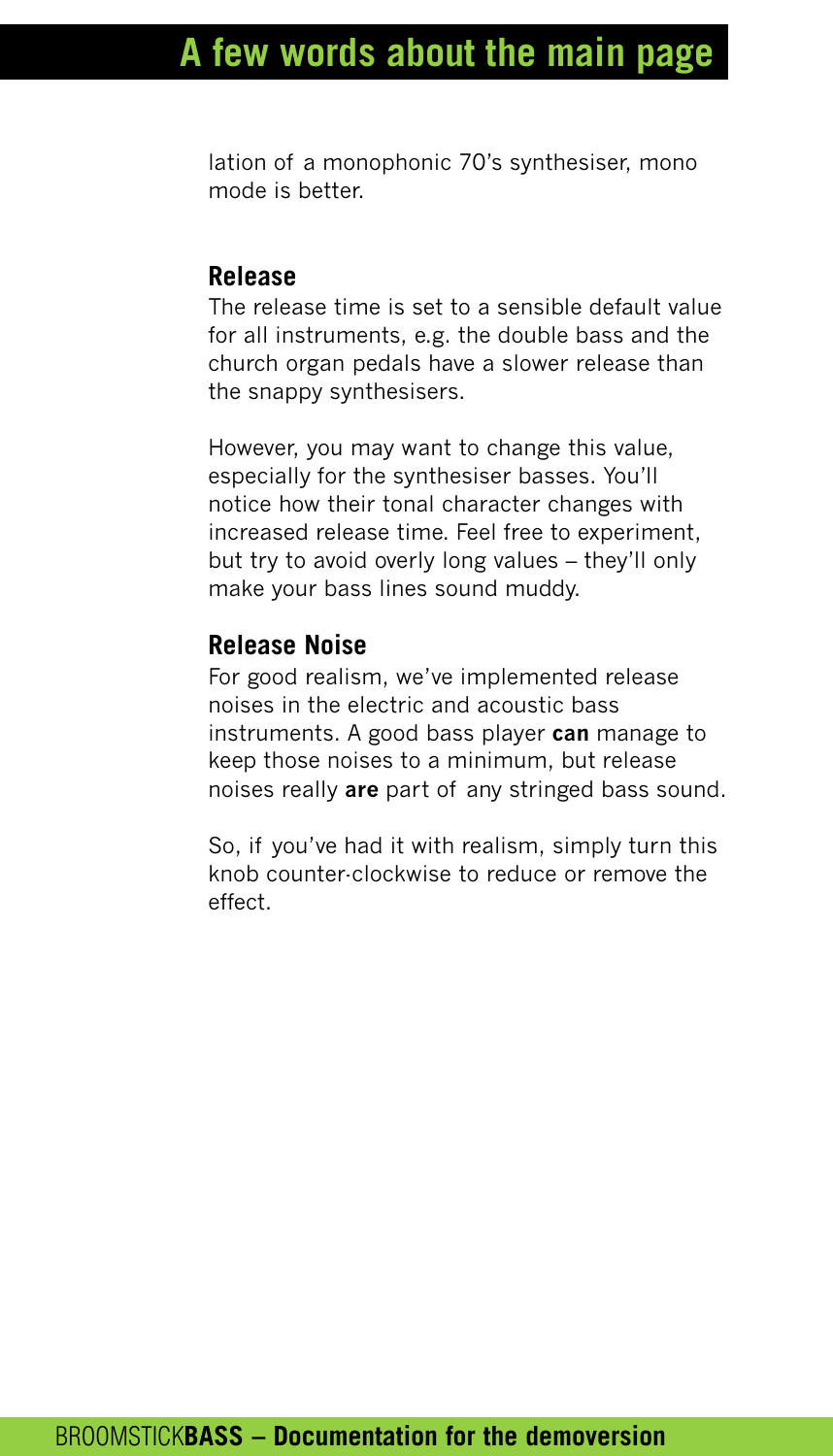# A few words about the edit page



The Edit page is split into two sections – DSP and Settings.

There are five effects in the DSP section. The EQ has three bands with a sweepable mid control. The Pitch Shifter can alter the pitch up to  $+/-$  one octave (that's  $+/-$  12 semitones) and there's a mix knob to adjust the strength of the effect. The Compressor evens out the output level of BROOMSTICKBASS - this is often useful when mixing a song. Chorus brings extra width to the sound, and with the Feedback control turned up you get a Flanger effect. The Overdrive adds a speaker emulation when the knob is at its minimum position and extra dirt to the sound when turned up.

The on/off switches next to each effect allow you to quickly compare the original and processed sound. Remember to turn the effects of your choice on in order to hear the changes.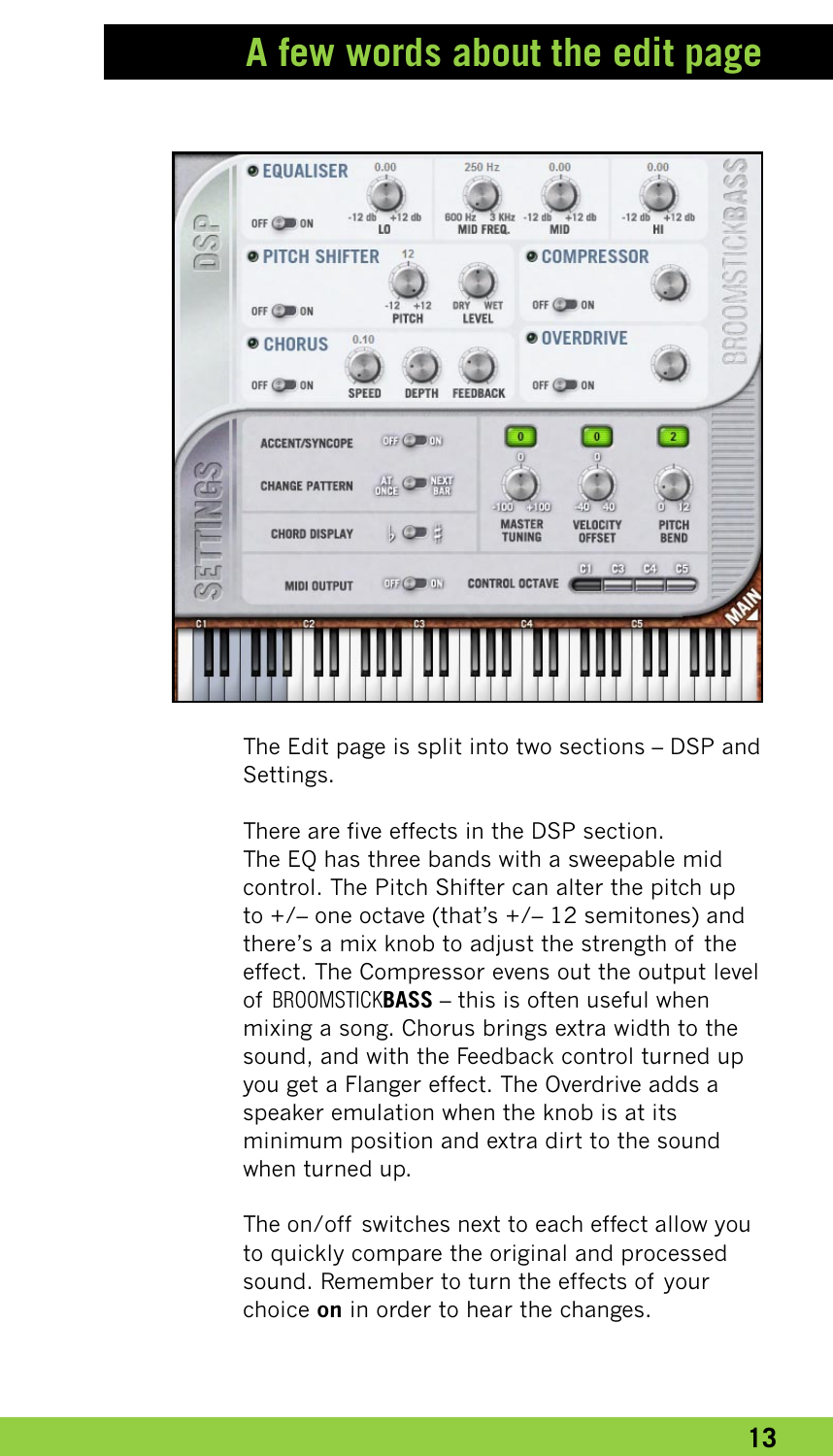Please note, that all final audio mastering in BROOMSTICKBASS is done via presets in the DSP section. Uffe Böriesson's final tweaks are loaded with the basses. You can choose to use these settings as they are or to tweak the sound further. By turning off all the DSP effects, you'll hear the original sounds as they were recorded (usually flat with no EQ or compression).

### Accent/Syncope

On the Settings page, you can choose whether or not BROOMSTICKBASS will allow you to add accents and syncopes by hitting a key hard (velocity > 100). This behaviour is only for Auto mode and similar to the way Virtual Guitarist works.

### Change pattern

Here you control if variation changes will occur immediately or at the start of the next bar when in Auto mode.

#### MIDI output

When working in a Steinberg host program like Cubase or Nuendo, you can make BROOMSTICKBASS write a MIDI track while playing in Auto mode. This is perfect if you want to use the built in styles and variations but need to fix a few notes in a MIDI editor afterwards.

However, this feature may not work in non-VST or non-Steinberg hosts. We take no responsibility for functionality in programs other than Cubase and Nuendo.

We recommend you to turn quantising off while BROOMSTICKBASS creates a MIDI track. An incorrect value (or any value, in fact) may trash the finer details of the hand made patterns included in BROOMSTICKBASS.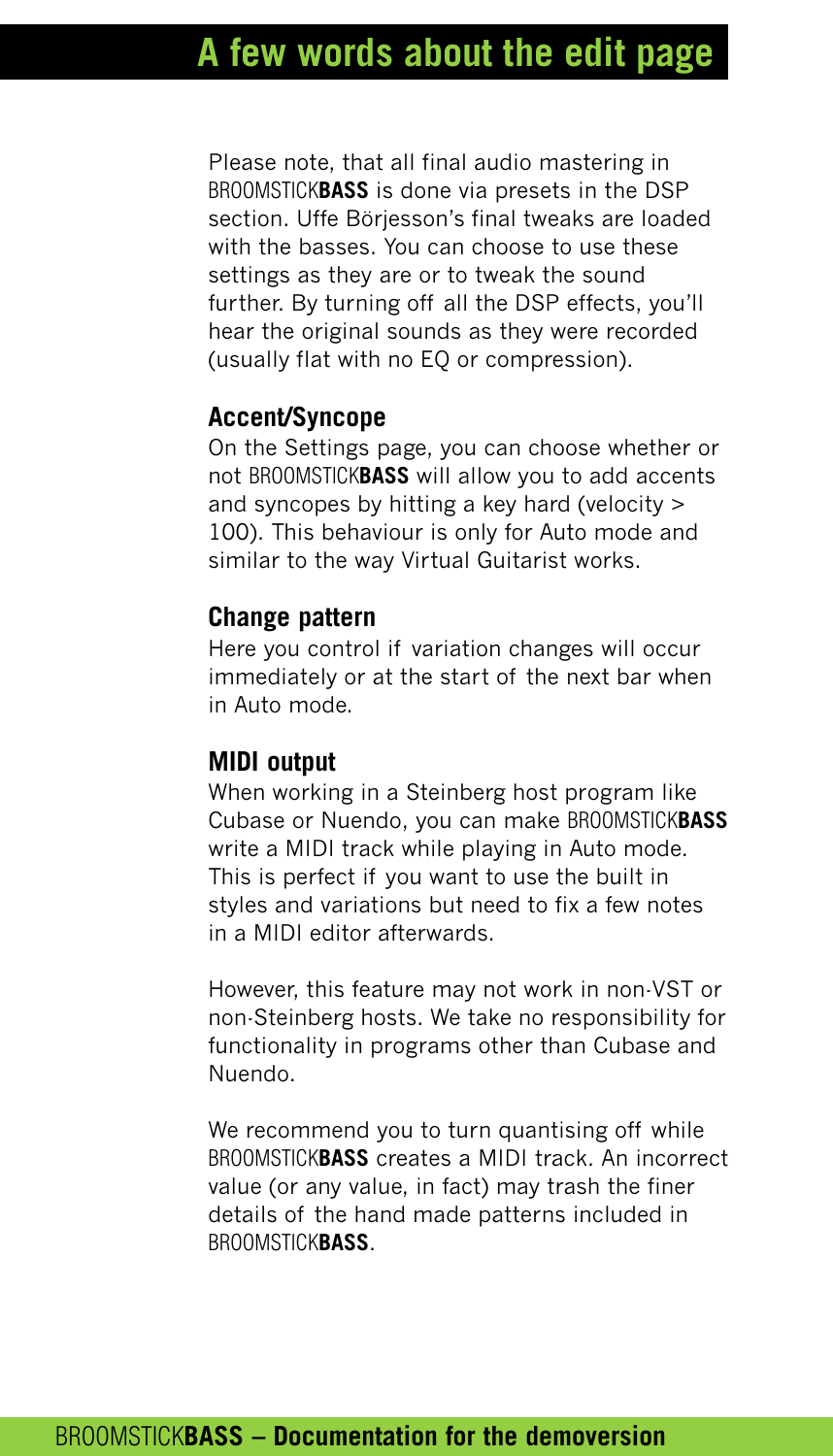### A few words about the edit page

### Velocity offset

Adjust this knob to suit the feel and velocity curve of your MIDI keyboard. All MIDI keyboards behave and feel differently and you may want to adjust here, so that normal notes (in the velocity range of 60–99) are heard during normal play and the loud notes are triggered when playing the keys hard.

When on the Edit page, clicking **Main** will get you back to the Main page again.

### Tips on using BROOMSTICKBASS

### How to use Broomstick Bass in a song

There are several ways of using BROOMSTICKBASS in a song. One method is to simply set the instrument to Manual mode, play bass lines live and use it as any other instrument, as a sound bank.

However, where BROOMSTICKBASS really shines is when you set it to Auto mode, and let all the musicians that have worked on this instrument play with you. That's what this section of the documentation is about.

Let's assume you have done your groundwork for a song, and you have a relatively good idea what style of song it's going to be, and in what tempo.

Set BROOMSTICK**BASS** to Auto mode and load a suitable style. Each style has 8 variations, accessible from the control octave's first 8 keys (C to G). Some of the variations will be relatively similar, others will be very different. The general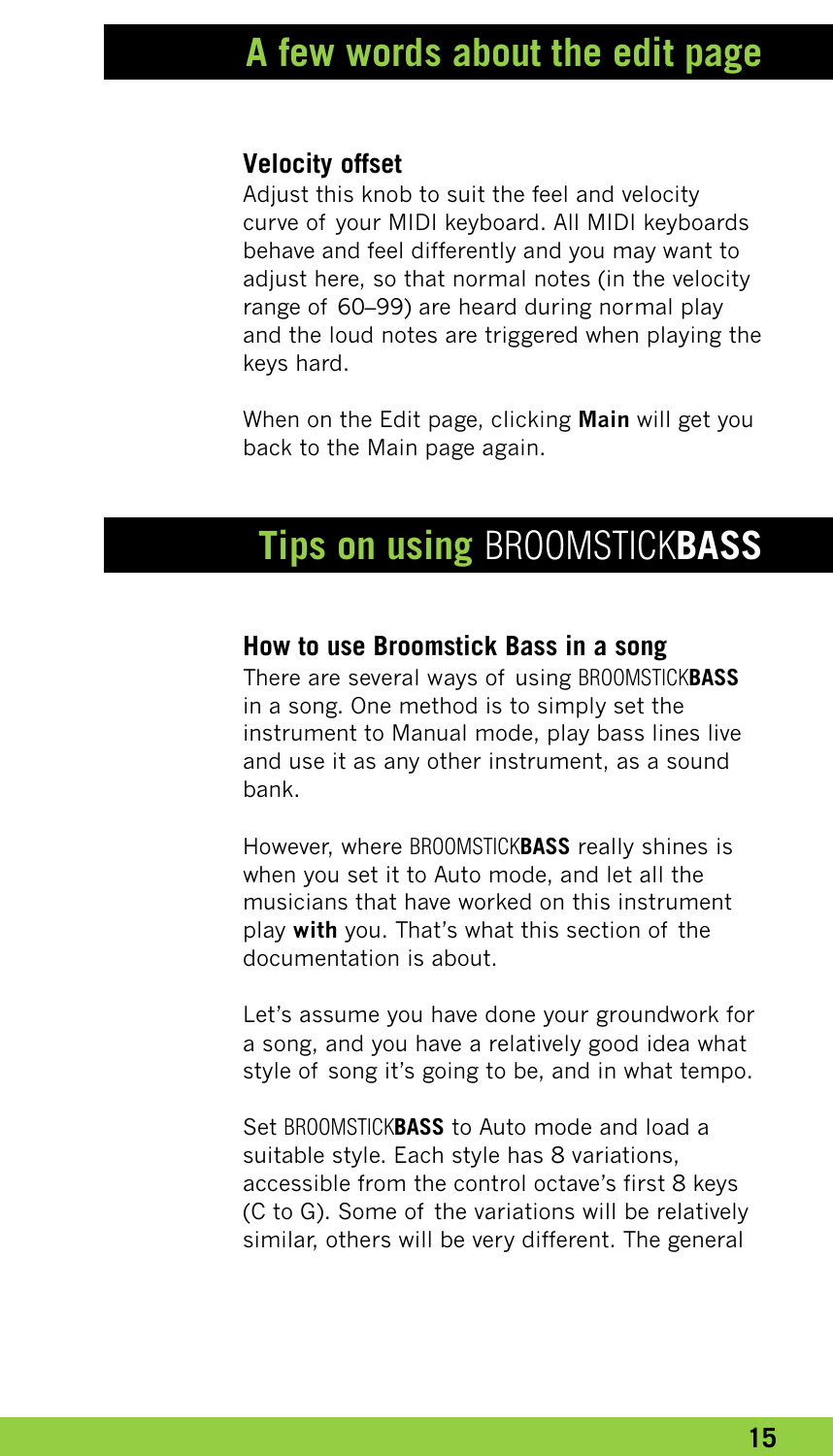## **Tips on using BROOMSTICKBASS**

idea is that the first variation presents the style, and the other 7 make up complementing building blocks with the same general feel for your song.

Set your sequencer to record and simply play chords (or single notes) along with your song, and BROOMSTICK**BASS** will automatically play a bassline in the tempo of the host, using the chords you play as harmonic guidance.

Another way of incorporating BROOMSTICKBASS into your music is to use the MIDI output function. While this feature has been part of the VST2 protocol for some time now, we know that some hosts donít support plugs outputting MIDI. We only guarantee that it will work in Steinberg's Cubase and Nuendo.

You may have to read the following paragraphs twice. If they appear a bit complicated, that's because they are, even to me (and Iím supposed to be a pro at this)!

Create two MIDI tracks, named "My input" and "BB output". Set the "My input" track's IN to your MIDI controller, and its OUT to Broomstick Bass. For the "BB output" track, set IN to Broomstick Bass and OUT to "Not connected" Next set the "BB output" track's MIDI channel to "ANY".

Next, we select the "My input" track, and we arm both tracks (normally, the currently selected track is auto-armed by Cubase SX). Now we simply press the Record button and make music. When you're finished recording, both tracks will contain MIDI data.

Please note! If you used the plug's virtual keyboard, the "My input" track will actually be empty.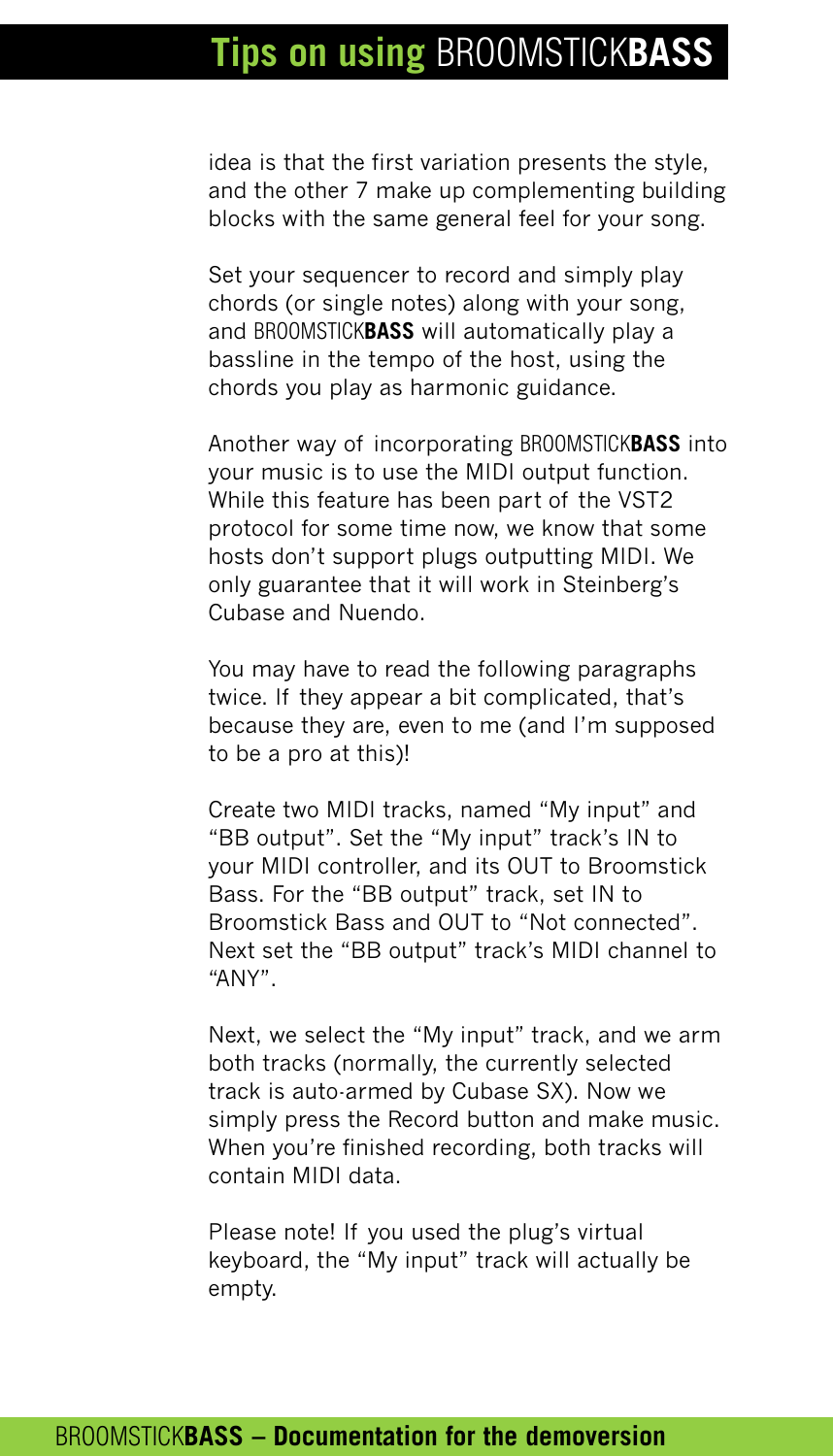# Tips on using BROOMSTICKBASS

The difference between the two MIDI tracks is that the track "My input" contains whatever you recorded onto it (the chord data, as you would expect), but the "BB output" track contains the patterns that BROOMSTICKBASS actually played.

If you take a look at what's recorded on the "BB output" track, you may find that while most of the notes are on MIDI channel 1, some are actually on other channels! For technical reasons, this is how the plug handles articulations internally. This is the reason why the "BB output" track has to have its output set to "ANY", by the way.

### About the instruments in this demoversion



### Fender Precision Bass

It's totally impossible to exaggerate the impact of the bass constructed by Leo Fender in the early fifties. All of a sudden, the bass player could be heard over a noisy drummer and horn section. And easily play in tune! In effect, this also affected the way a bassist plays  $-$  quick runs and intricate rhythms are much easier to play on a bass guitar than on a double bass. According to Quincy Jones, the Fender Bass has played as important a part in rock music as the electric guitar!

The sharp-eyed amongst you will notice that the Fender Precision in BROOMSTICKBASS looks a little odd. Here's its story...

This instrument was originally a 1968 Telecaster Bass when I first bought it in the mid-seventies.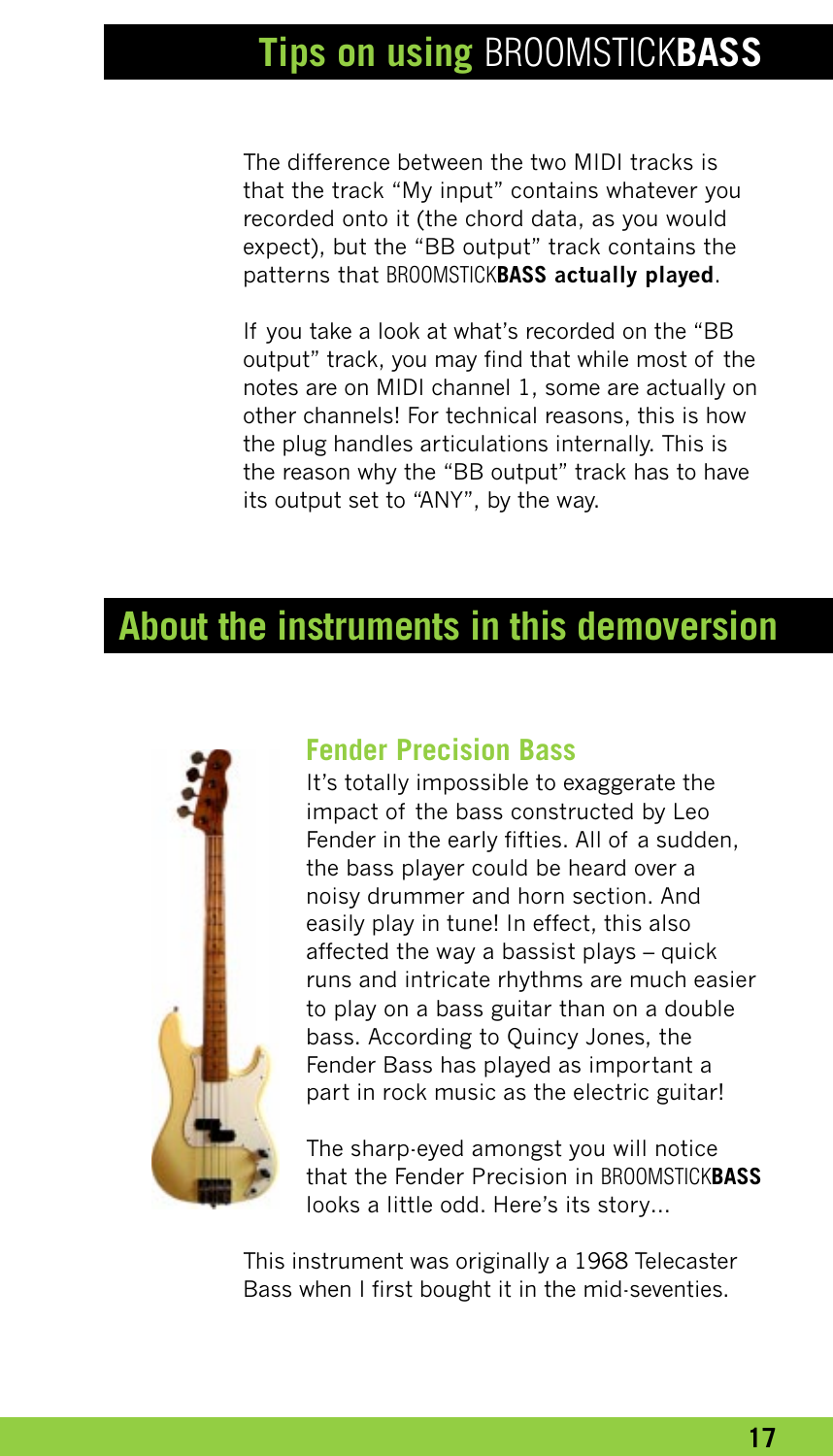Stupid young man grows tired of the old fashioned body and throws it away. Stupid young man gets fed up with the original single coil pickup and gets rid of it. Stupid young man builds "cool" bodies to improve upon a legendary design. Slightly less stupid young man finally attaches old Tele neck to a P-Bass body fitted with a Badass bridge and an original Fender P-Bass pickup.

This instrument uses flatwound strings. That type was commonplace in the sixties but is rather exotic today. This P-Bass has been recorded with manual damping of the strings, giving it a sound similar to the dampers fitted on the original Precision Bass.

### ARP Odyssey

During the seventies, this model was a direct competitor to the famous MiniMoog synthesiser. The Odyssey had inherited most of the cool facilities of the mighty, modular ARP 2600, but it sported a more portable shell and a more comfortable price. In fact, there was a tendency during the seventies among players to be either Moog or ARP fanatics, and then there was a third group who insisted on having both a Mini and an Ody!

I bought this particular synthesiser, a black and gold 2800, from a Stockholm musician in 2003. After nearly 30 years, the sliders (there are 43 of them on this baby) are a bit quirky and not so easy to fine-tune, but overall the build quality is amazingly good.



During recording (sampling), editor Lars Westin and myself came up with a rather clever scheme for most of the synthesisers used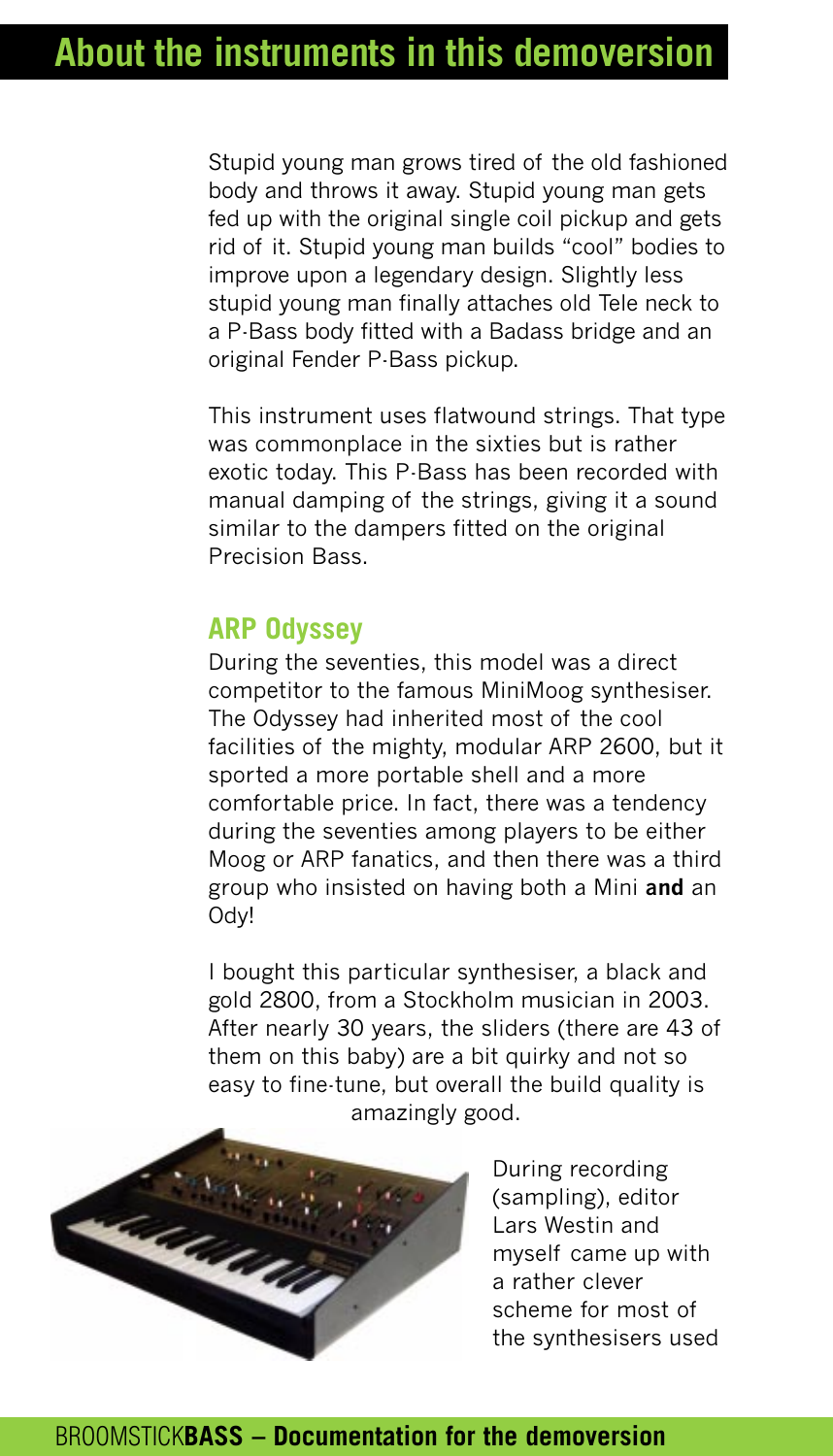in BROOMSTICKBASS: We'd record three velocity layers, where the mid sound (ranging from velocities 60 to 99) would be regarded as the normal sound. That way, you can either play our keyboards as rather expressive instruments (with this fake velocity feature) or as three different sounds; just alter the velocity level to make the sound softer or brighter.

The full version of BROOMSTICKBASS contains over 20 different instruments:

- Double bass (fingered and bowed), acoustic bass guitar and the dreaded broomstick bass!
- Picked and fingered Fender Jazz Bass and Precision Bass, Gibson Thunderbird, Rickenbacker 4001, Hagström 8-string, slapped Music Man Sabre, tapped Chapman Stick and fingered Ashbory and Manne fretless basses!
- Various sounds from MiniMoog, ARP 2600, Odyssey and Omni, Yamaha DX7 and even a Fender Rhodes Bass Piano!
- Church organ, Hammond B3 organ and Moog Taurus bass pedals!

Furthermore – we'll offer free Gift Packs for download, containing additional basses and styles to registered users!

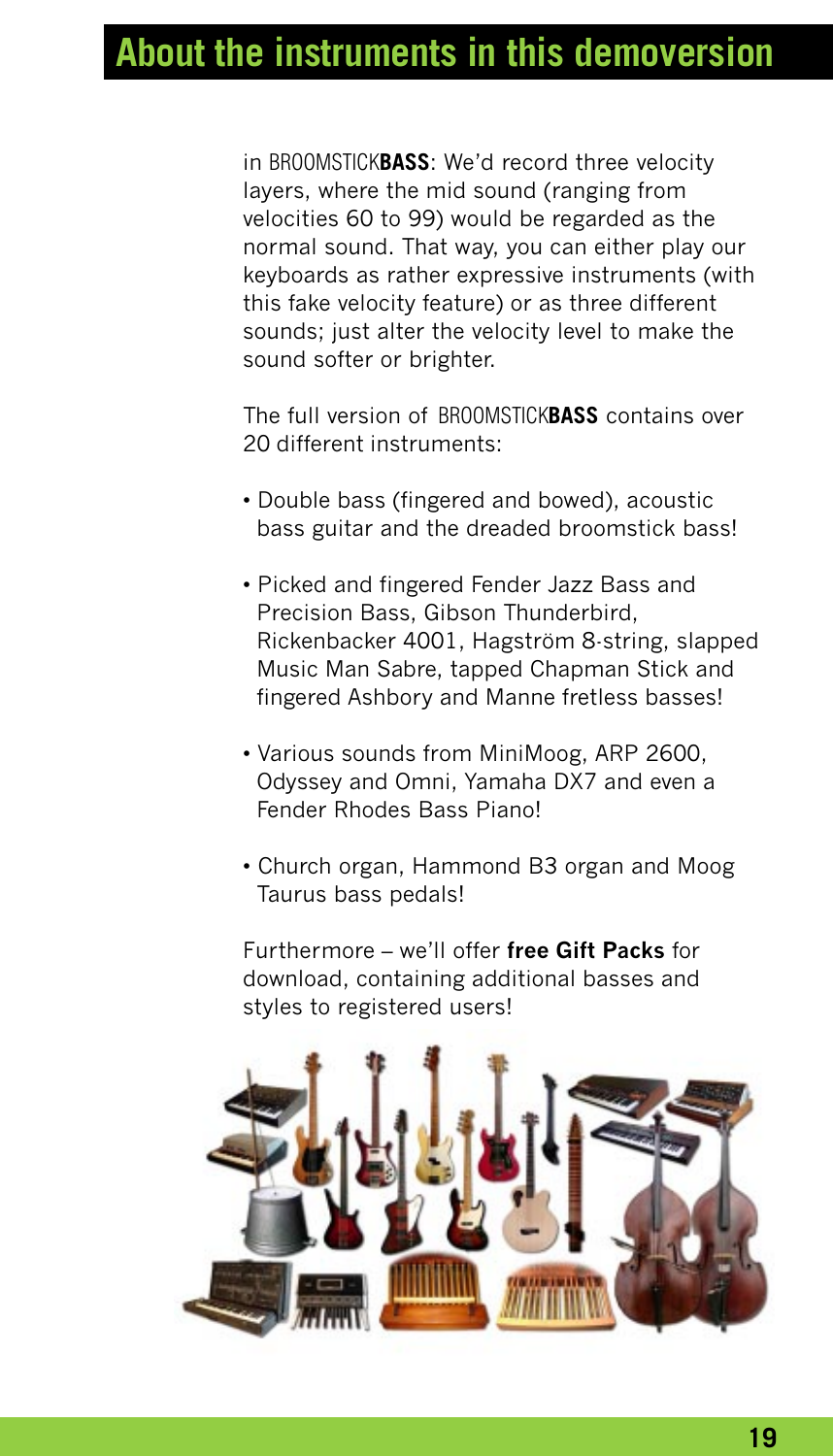When it came to providing the musical styles included in BROOMSTICKBASS, I knew Iíd have to rely on a small group of very creative and reliable people. People whom I could instruct to think and work in a special manner and rely on them delivering the goods in time. And without too many errors! This last remark may seem harsh and heartless, but with an ocean of MIDI files to go through, I simply couldnít allow for too many exceptions from the set rules.

At an early stage, I approached Nils Erikson. Heíd already assisted me during Groove Agent production, so I was aware of his capabilities. Johan Axelsson is a funky player and he was kind enough to create styles for the instrument he had helped recording. PoA Sörlin has been my close friend for many years, and he produced sweet sounding demo songs for Virtual Guitarist and Groove Agent, among other things. He also helped with the bass styles. Per Almered joined in and delivered, if I understand him correctly, styles he would have wanted to use in his own songs. Not a bad idea!

### Other cool cats

The person responsible for the programming of BROOMSTICKBASS is Dave Brown, a guy that has produced VST plug-ins longer than most other programmers. All basses were edited, fine tuned and tweaked by Lars Westin with Uffe Börjesson doing the mastering job. Francesco Maisto did the fine design work for the GUI (graphic user interface) and the website. Product manager Per Almered takes care of the things the rest of us tend to forget – a huge task indeed! Graphic designer babusjka is responsible for photographing the instruments, creating the packbox artwork, the layout of the manual, and this very PDF!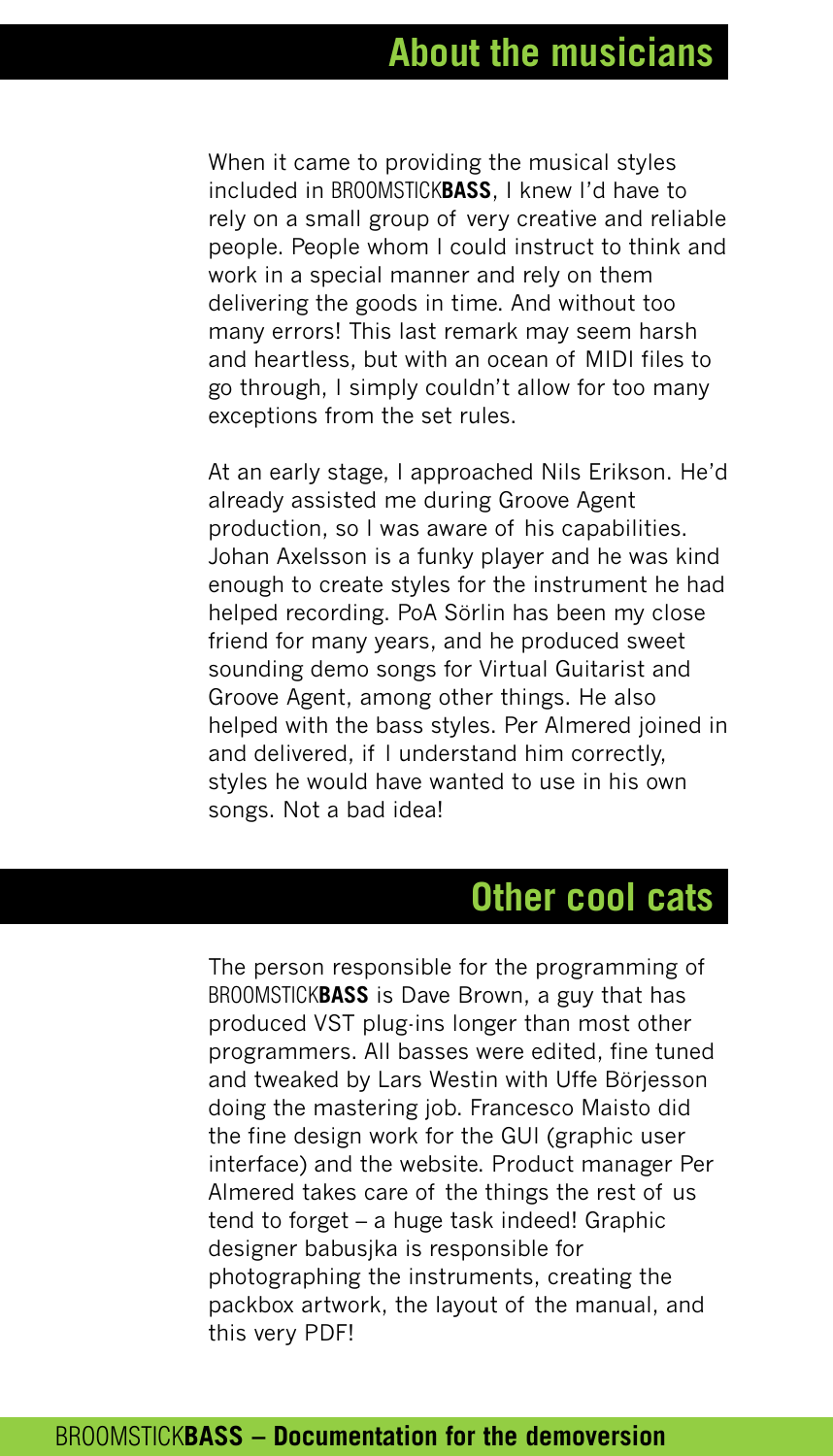**Credits** 

Concept and realisation: Sven Bornemark Software: Dave Brown Additional code: Paul Kellett Audio editing: Lars Westin Graphic design: Francesco Maisto Musicians: Per Almered, Johan Axelsson, Sven Bornemark, Nils Erikson, PoA Sörlin Audio mastering: Uffe Börjesson Photography, layout and cover design: babusjka Product manager: Per Almered Production: MI7 (mi7.com)